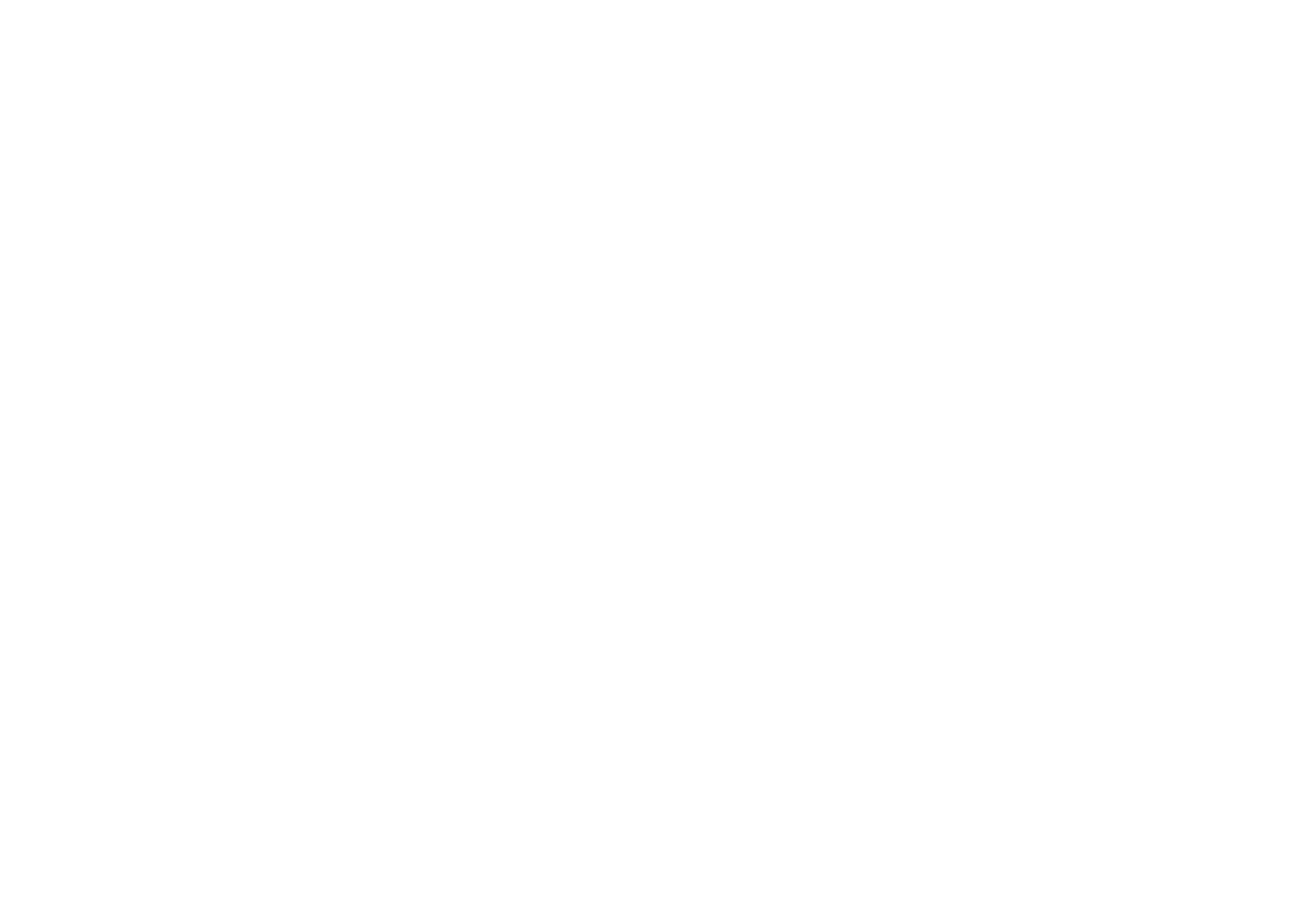## **Reading list**

#### **Fiction**

- *Anne of Green Gables* by L.M. Montgomery
- *A Series of Unfortunate Events: The Bad Beginning* by Lemony Snicket (Linked text: Unit 19)
- *What Katy Did* by Susan Coolidge

#### **Class reads**

*Pippi Longstocking* by Astrid Lindgren

#### **Non-fiction**

- *Civil War (Eyewitness)* by DK
- *Fantastically Great Women Who Changed the World* by Kate Pankhurst
- *The USA* by Terry Deary

#### **Poetry**

*Before She Was Harriet* by Lesa Cline-Ransome

### **Films**

- *Little Women* (Columbia Pictures, 1994)
- *Little Women* (Columbia Pictures, 2019)

## **4 Skills focus See pages 192 to 193**

Use the information from the Skills guide and the relevant Skills graphic to introduce the skill of word meaning.

• Speaking and listening task: Split the class into pairs and ask each pair to discuss whether it is better to have lots of money or a big family. Each pair could prepare five bullet points to share with the class, or to help them debate the issue in larger groups.

• Writing task: Ask the children to write a character profile for a protagonist from a favourite story or from their recent reading. They should include details about the character's appearance and their main traits. Do they have any unusual hobbies, experiences or talents? They could also include a rating out of ten for how realistic they think the character is.

- **1** Model the skill using the Unit 20 Modelling slides and the Modelling word meaning guidance on page 192.
- **2** The children can then attempt the Word meaning questions on page 196.
- **3** Finally, the Mix it up! questions on page 197 offer practice in a range of comprehension skills.

Answers and marking guidance for all questions are included on pages 192 to 193.

## **5 Where next?**

# **2 First steps**

Read the text together and then encourage the children to discuss the following questions.

- Discuss what we learn about the March sisters in this extract. Encourage the children to look for evidence of how Jo looks and acts, and then contrast this with what we learn about Meg (e.g. Jo is bold and always looking for fun; Meg is sensible and likes to be comfortable). You could also discuss what we can infer about Beth. Make predictions about the relationships between the sisters: do they get on well or drive each other mad because they are so different? You might refer to Meg 'advising' Jo, and Jo sweeping a path for Beth's walk.
- Talk about the portrayals of female characters in fairy tales (e.g. 'Cinderella'; 'Sleeping Beauty'). Point out that these heroines can be quite passive and idealised – they are very beautiful and they often need to be rescued by a prince. Compare these characters with that of Jo, who is a very different type of heroine (e.g. her looks aren't mentioned; she is 'mischievous', energetic and adventurous; she plans to go and tell Mr Laurence what his grandson needs). Discuss which portrayals of female characters the children prefer. Which are the most realistic?
- **•** Little Women was written just after the American Civil War (1861–1865). Discuss the war with the class (see the Reading list for resources). As the war was primarily about slavery, you could use this opportunity to talk about the wrongs of slavery and the impact it still has on people today.
- **1** What does Meg want her sister Jo to do? *Stay in by the fire instead of going out in the snow*. If the children only refer to what Meg does/does not want Jo to do, you could prompt them to expand their answers.
- **2** Why did Jo sweep a path outside? *So that Beth could have a walk later in the day*. Ensure that the children understand that Beth is another of Meg and Jo's sisters.
- **3** Who lives next door to the March family? What is their house like?

*The Laurence family/the Laurence boy and his grandpa. Their house is large, well-kept, full of riches*. The children may need help to understand that the Marches' house is the shabbier of the two described.

# **3 Explore**

- **.** Mischievous follows the 'i before e rule' Challenge the children to tell you the version of the 'i before e rule' they know and to think of examples that conform to the rule. Can they also think of some exception words? For example, 'seize' and 'protein' are exceptions to most versions of the rule.
- $\bullet$  As this extract uses US English, some words are spelt differently (e.g. 'neighbour' becomes 'neighbor'; 'splendours' becomes splendors). Can the children think of any other words that are spelt differently in US English (e.g. 'colour'/'color'; 'theatre'/'theater'), or any words that are entirely different (e.g. 'rubbish'/'garbage'; 'torch'/'flashlight')?

# **1 Get ready**

Discuss the Key vocabulary identified in the Language toolkit and then complete the vocabulary activities as desired. Please note that the selected vocabulary is a guide. Depending on the needs of your cohort, additional vocabulary discussion may be beneficial before, during and after reading. Next, display the text (pages 194 to 195) so the children can see the title and any illustrations, and encourage the children to discuss the following questions before reading.

**1** Look at the text's title. What do you think it might be about? What issues do you think it might cover?

Answers will vary. Although the children should understand that the text is likely to be about female characters, some may assume that this refers to the physical size of the characters, others might guess that 'little' refers to the characters' ages. You could ask them whether they would want to be referred to as 'little'; many will not. Use this opportunity to explain that men and women were not considered equal at this point in history.

**2** The four sisters in *Little Women* have very di erent personalities. What other female characters have you come across in books? What sort of qualities do they have? Answers will vary. However, most children should be able to contribute some ideas. You could review key characters from texts in this book (e.g.

Flossie in Unit 12; Lily in Unit 13; Violet in Unit 19).

**3** In the story it is cold and snowy outside, so one character sits near the fire to keep warm. What sort of atmosphere do you think this creates? If the children do not know what it feels like to sit by a fire, explain that 19th-century families used fires to keep warm before central heating existed. The children might suggest that the fire creates a warm, cosy, or welcoming atmosphere.

Based on the author's life growing up in New England during the American Civil War, this hugely popular novel tells the story of Meg, Jo, Beth and Amy March. Alcott's portrayal of the March sisters as ambitious and spirited **Parchi and Spirited and Spirited and Spirited** and the march sisters in the paramote the March sisters as a was momentous at a time when women were seen as subordinate to men. In this extract, Jo decides to befriend the grandson of her wealthy neighbour, Mr Laurence. The contrasting descriptions of their two houses is interesting to consider alongside the Unit 19 text.

**Printable text • Modelling slides Photocopiable text and questions • pages 194 to 197**

# **Little Women**

## by Louisa May Alcott

**Fiction**

**Fiction**

**Word meaning**

Word meaning

|                                        | <b>Key vocabulary</b> |           |  |  |  |
|----------------------------------------|-----------------------|-----------|--|--|--|
| behold                                 | betokening            | doze      |  |  |  |
| fancy                                  | frolicked             | invalid   |  |  |  |
| mischievous                            | shabby                | splendors |  |  |  |
| stately                                | suburb                | wistfully |  |  |  |
| <b>Vocabulary discussion questions</b> |                       |           |  |  |  |

- $\bullet$  Are you more likely to **doze** by a fire or at a football match? Why?
- What stately homes do you know of? What makes them stately?
- When you are ill you might look wistfully at children who are out playing. How would you be feeling?
- $\bullet$  Would you rather live in the middle of a city or in a suburb? Why?
- When might you wear shabby clothes?

#### **Vocabulary activities**

## **Language toolkit**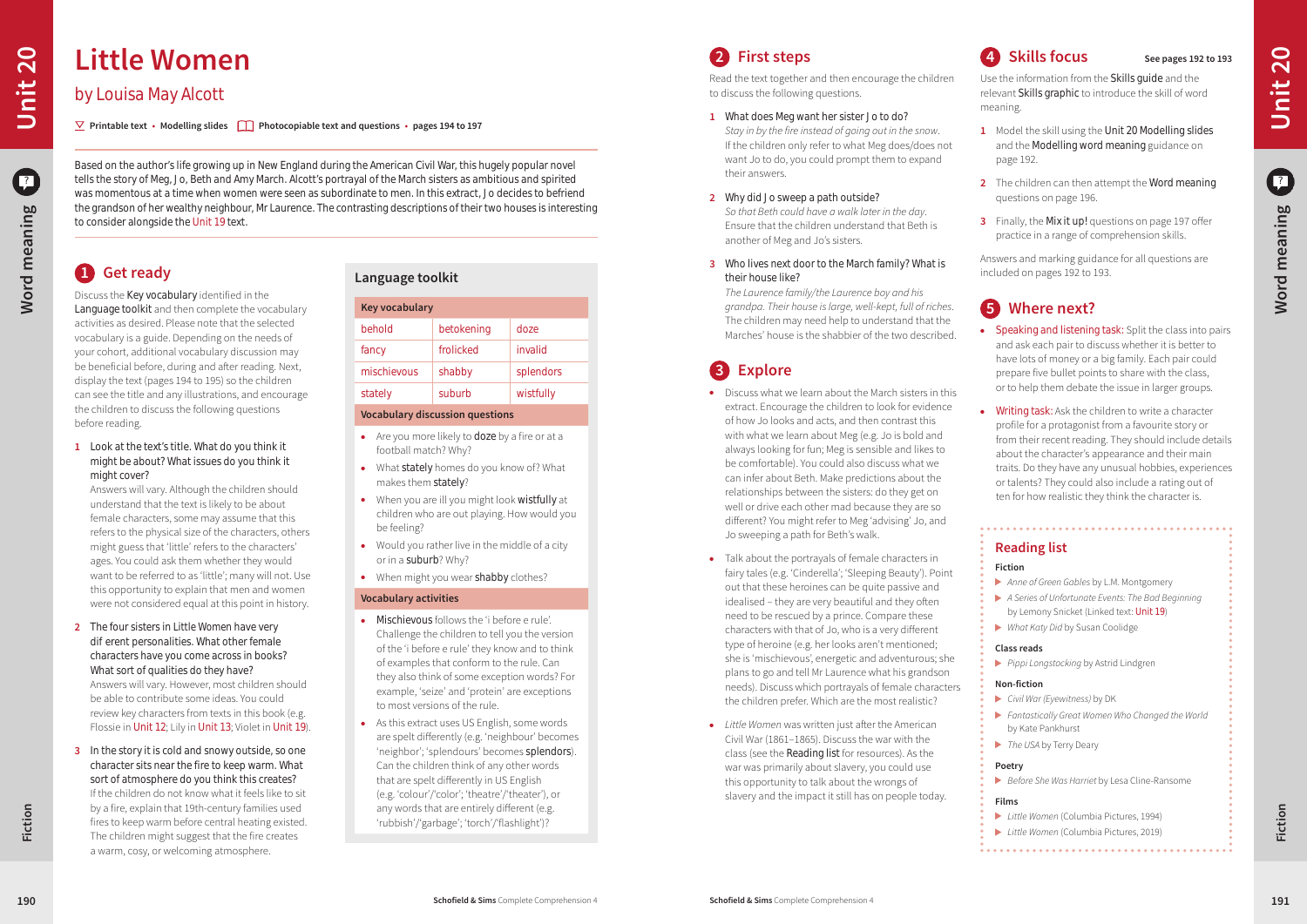tick the second option, remind them to read around otation to check their answer. Point out that the word as well as the following paragraph, make it clear that en into the house. If they tick the last option, explain Jo does think the house is grand, this does not reaning of 'glimpses'. Award 1 mark for the correct **answer ticked. Skill: Word choice.**

be given in the form of direct quotes, paraphrasing Some children may not realise that the words 'old', are' refer to Jo's house. You could explain that Jo's loor to the Laurence house, which they know from ions is the 'stately stone mansion'. **Award 1 mark for a plausible comparison that mentions both houses. Award 2 marks for a plausible comparison supported by evidence from the text. Skill: Comparison.**

re likely to think of a range of adjectives to describe Jo (e.g. 'cheeky', 'bold'). If they select adjectives lifted from o those in the text (e.g. 'mischievous'; 'adventurous') wide evidence, encourage them to justify their lly to check their understanding. **Award 1 mark for a pression. Award 2 marks for a plausible impression ate evidence from the text. Skill: Inference.** 

If mind the children that they need to provide the text. This could be in the form of a quotation in their own words. Award 1 mark for a plausible **prediction. Award 2 marks for a plausible prediction with evidence from the text. Skill: Prediction.**

**Answer Guidance 3** fancy **5** fancy **5** fancy **Some children may choose words connected with imaginative 5** longingly **√ i** This question contains some strong distractors. If the children tick

**2** played ✓ If necessary, remind the children to try substituting each of the

**4** impatient/enthusiastic/keen Some children may use longer phrases or a whole sentence instead of single words to explain the meaning (e.g. 'Jo really wants to get to know the Laurence boy.'). This is acceptable. **Award 1 mark for a plausible synonym or explanation.**



answer options into the target sentence to see if they make sense. Your discussion of the Key vocabulary should help them understand that 'frolicked' involves moving about rather than sitting still. **Award 1 mark for the correct answer ticked.**

|                | Mix it up! questions mark scheme $\bigoplus$ $\bigotimes$ $\bigotimes$                                                                                                      |                                                                                                                                                            |
|----------------|-----------------------------------------------------------------------------------------------------------------------------------------------------------------------------|------------------------------------------------------------------------------------------------------------------------------------------------------------|
|                | Answer                                                                                                                                                                      | Guidance                                                                                                                                                   |
| $\mathbf{1}$   | big coach house OR well-kept grounds<br>OR conservatory OR lovely things OR<br>rich curtains                                                                                | Remind the chil<br>must use the ex<br>1 mark for each<br><b>Skill: Retrieval.</b>                                                                          |
| $\overline{2}$ | She has never been<br>$\checkmark$<br>into the house.                                                                                                                       | If the children tie<br>the locator quot<br>'betokening', as<br>Jo has not been<br>that although Jo<br>relate to the me<br>answer ticked.                   |
| 3              | The Laurence house is bigger/grander/<br>richer/more luxurious than Jo's house,<br>because it has a lot of land/lovely<br>things inside, while Jo's house is<br>shabby/old. | Evidence can be<br>or summaries. S<br>'brown' and 'bar<br>house is next do<br>previous questio<br>for a plausible<br><b>Award 2 marks</b><br>evidence from |
| 4              | Impression: Jo is friendly/nosy.<br>Evidence: She plans a way to introduce<br>herself to the lonely Laurence boy/<br>she wants to see inside his house.                     | The children are<br>(e.g. 'energetic',<br>or very close to<br>and do not prov<br>answers verball<br>plausible impre<br>with appropria                      |
| 5              | Jo is going to tell the boy's grandfather<br>to let the boy play with her, because<br>she says he needs 'somebody young<br>and lively' to play with.                        | If necessary, ren<br>evidence from tl<br>or a summary ir<br>prediction. Awa<br>evidence from                                                               |

play (e.g. 'enchanted'; 'splendors'; delights'; 'behold'). If so, remind them to look for a closer synonym for 'imagination', and to look for places where 'imagination' could be substituted into the sentence. **Award 1 mark for the correct answer underlined.**

an incorrect option, recap your discussions of 'wistfully' from the Key vocabulary. **Award 1 mark for the correct answer ticked.**

**See page 197** 

hildren that, as this is a 'find and copy' question, they exact words from the text in their answers. **Award** ch correct answer, up to a maximum of 2 marks.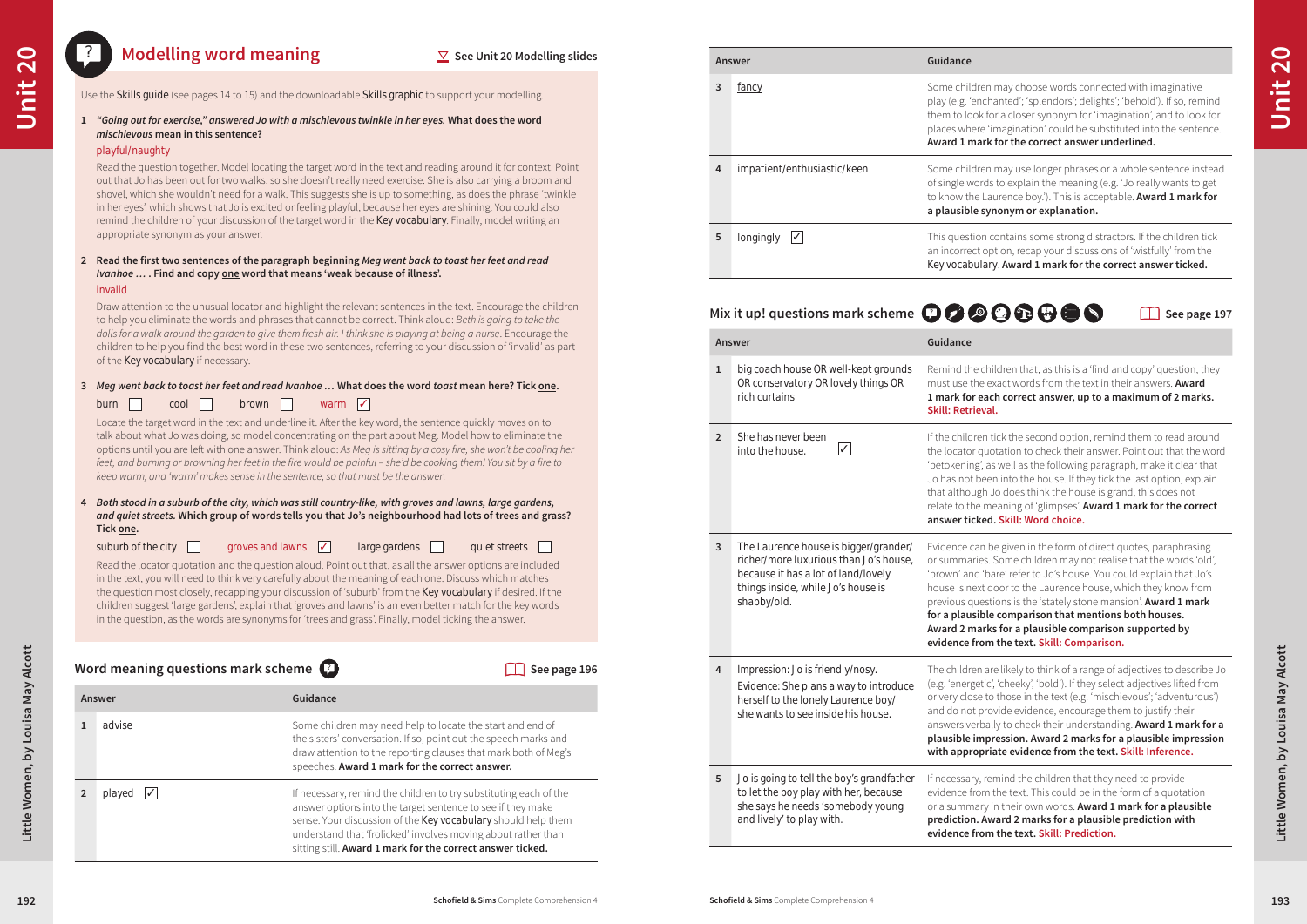"What in the world are you going to do now, Jo?" asked Meg one snowy afternoon, as her sister came tramping through the hall, in rubber boots, old sack, and hood, with a broom in one hand and a shovel in the other.

"Going out for exercise," answered Jo with a mischievous twinkle in her eyes.

"I should think two long walks this morning would have been enough! It's cold and dull out, and I advise you to stay warm and dry by the fire, as I do," said Meg with a shiver.

"Never take advice! Can't keep still all day, and not being a pussycat, I don't like to doze by the fire. I like adventures, and I'm going to find some."

Meg went back to toast her feet and read Ivanhoe, and Jo began to dig paths with great energy. The snow was light, and with her broom she soon swept a path all round the garden, for Beth to walk in when the sun came out and the invalid dolls needed air. Now, the garden separated the Marches' house from that of Mr. Laurence. Both stood in a suburb of the city, which was still country-like, with groves and lawns, large gardens, and quiet streets. A low hedge parted the two estates. On one side was an old, brown house, looking rather bare and shabby, robbed of the vines that in summer covered its walls and the flowers, which then surrounded it. On the other side was a stately stone mansion, plainly betokening every sort of comfort and luxury, from the big coach house and well-kept grounds to the conservatory and the glimpses of lovely things one caught between the rich curtains.

Yet it seemed a lonely, lifeless sort of house, for no children frolicked on the lawn, no motherly face ever smiled at the windows, and few people went in and out, except the old gentleman and his grandson.

To Jo's lively fancy, this fine house seemed a kind of enchanted palace, full of splendors and delights which no one enjoyed. She had long wanted to behold these hidden glories, and to know the Laurence boy, who looked as if he would like to be known, if he only knew how to begin. Since the party, she had been more eager than ever, and had planned many ways of making friends with him, but he had not been seen lately, and Jo began to think he had gone away, when she one day spied a brown face at an upper window, looking wistfully down into their garden, where Beth and Amy were snow-balling one another.

"That boy is suffering for society and fun," she said to herself. "His grandpa does not know what's good for him, and keeps him shut up all alone. He needs a party of jolly boys to play with, or somebody young and lively. I've a great mind to go over and tell the old gentleman so!"



# Little Women, by Louisa May Alcott

*Little Women* is about four sisters, called Meg, Jo, Beth and Amy March. The story is set in the United States in the 1860s, shortly after the American Civil War. In this extract, Jo imagines what life must be like for her lonely neighbour, whom she calls 'the Laurence boy'.